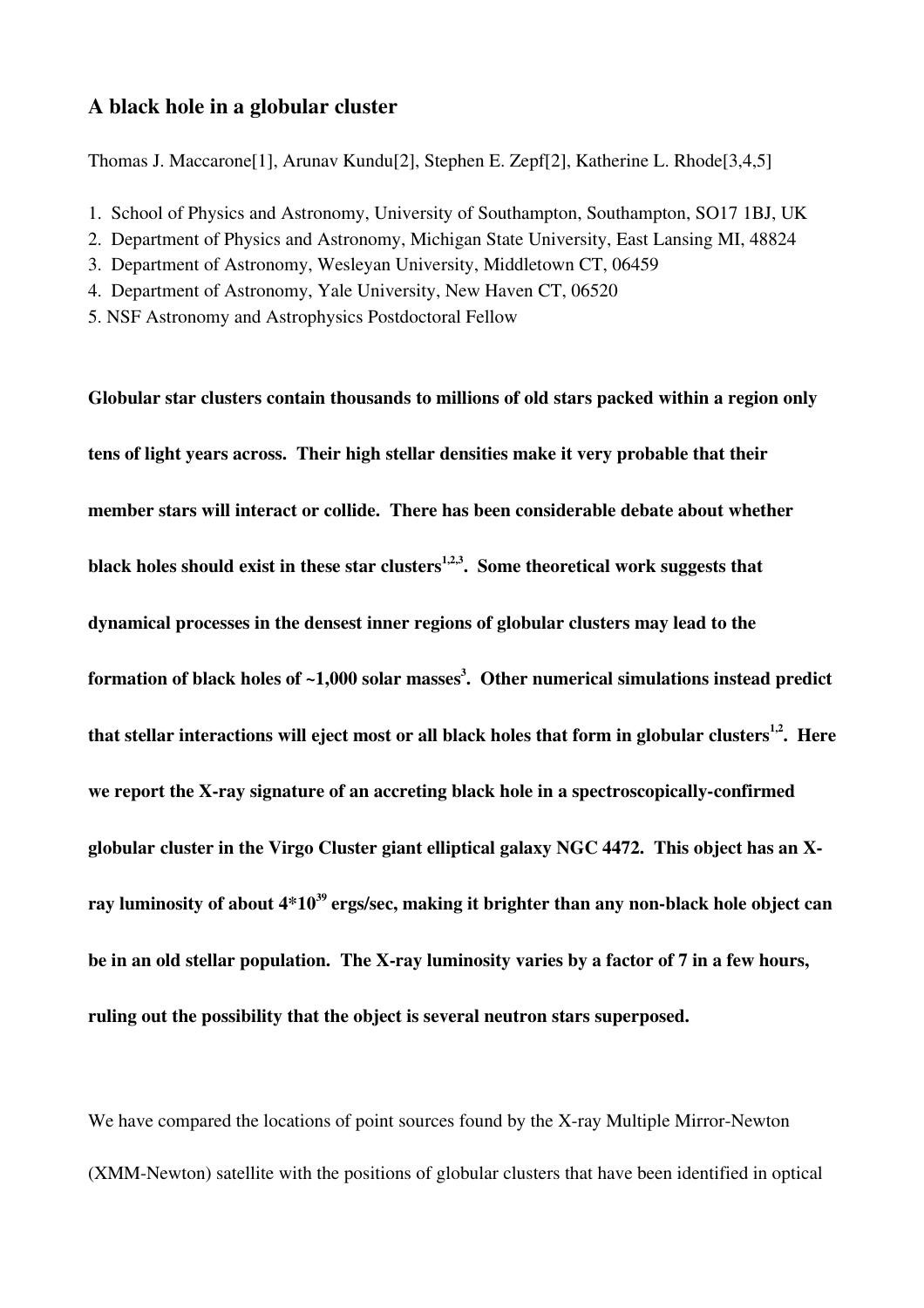imaging data<sup>4</sup> and confirmed with optical spectroscopy (Zepf et al. in prep). We have found a source at RA=12:29:39.7, Dec=+7:53:33.4 (J2000) which has an average X-ray luminosity of  $2*10^{39}$  ergs/sec. Its optical counterpart (with a positional offset of about 0.4", determined by using the more accurate *Chandra* astrometry from ACIS-S observations on 12 June 2000) is a bright blue globular cluster, with V=20.99, B-V=0.68, V-R=0.38, (indicating a metallicity of  $1/50$  solar, using a color-metallicity relation<sup>5</sup>) and has a spectroscopically-determined radial velocity of 1477+-7 km/sec, clearly identifying it with NGC 4472. Its optical luminosity is about  $7.5*10<sup>5</sup>$  times that of the Sun, making it one of the most luminous globular clusters in NGC 4472. This X-ray source was also detected previously by  $ROSAT^6$ , but as the source lies 6.6 arcminutes (about 30 kpc) from the center of the galaxy, there have been no previous reports of searches for optical counterparts.

The globular cluster is a secure optical counterpart for the X-ray source, with a very low probability of being a chance superposition of a background active galactic nucleus (AGN) on a globular cluster. Our spectroscopically confirmed globular cluster sample includes 53 clusters in an annulus between 6' and 8' around the center of NGC 4472, yielding a density of  $1.6*10<sup>-4</sup>$  globular clusters per square arcsecond at this distance from the cluster center, yielding a low probability  $(0.005)$  of having a globular cluster within 1" of one of the thirty brightest X-ray sources in this galaxy. In fact, only one of the 30 brightest X-ray sources is in this annulus. The space density of AGN at least as bright as the source (with an absorbed 0.5-2.0 keV flux of  $5.6*10^{-14}$  ergs/sec/cm<sup>2</sup>) is about  $5*10<sup>-7</sup>$  per square arcsecond<sup>7</sup>, yielding a probability of only  $6*10<sup>-4</sup>$  of having such a bright AGN within 1" of any of the spectroscopic globular clusters.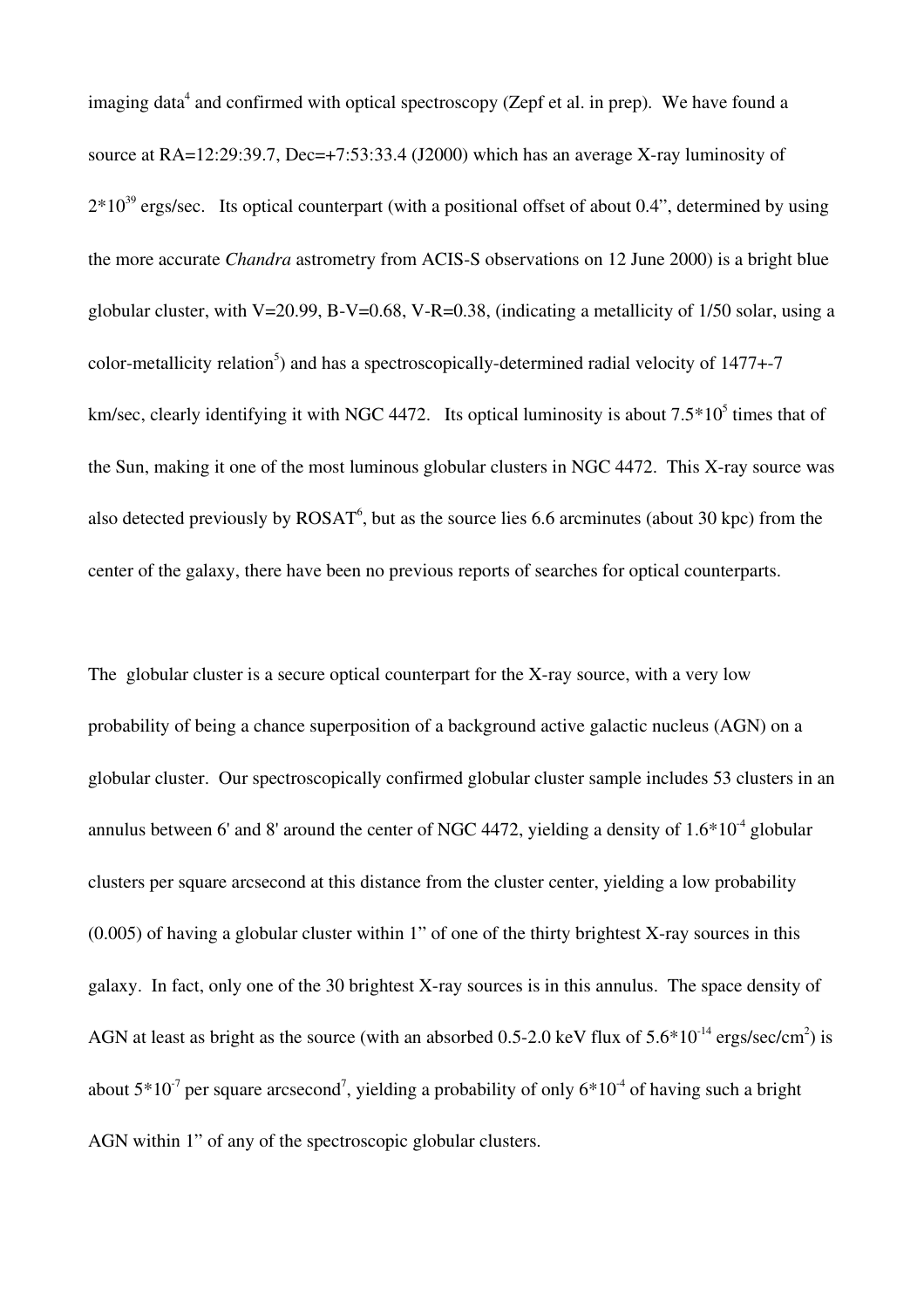Furthermore, this object has a soft spectrum, and varies much more strongly at soft X-rays than at hard X-rays. Thus, if it were a background AGN, it would have to be a Narrow Line Seyfert 1 galaxy, and these objects comprise only about  $15\%$  of AGN<sup>8</sup>. Finally, the AGN would have to be faint enough optically that it would neither affect the globular cluster's colors nor introduce redshifted emission lines into its spectrum. This constraint is not easily quantifiable; however, the fact that the typical broadband optical to X-ray flux ratio for AGN is larger than the ratio of fluxes for the globular cluster and the X-ray source<sup>10</sup> makes it even less likely that the X-ray source is a background AGN.

The location in a globular cluster of a given X-ray source is not surprising  $-$  about half of all X-ray sources in elliptical galaxies are in globular clusters<sup>10,11,12</sup>. There are, however, two remarkable features to this object – its X-ray light curve shows very high amplitude variability and its X-ray spectrum peaks at lower energy X-rays than the spectra of typical X-ray sources in galaxies. During the first  $10,000$  seconds of the observation by the X-ray Multiple Mirror (XMM)-Newton satellite, the European Photon Imaging Camera PN light curve shows a count rate of about 0.04 cts/sec from 0.2 to 12 keV. Over the next ~10,000 seconds, the count rate drops by a factor of about 7 to about 0.006 cts/sec, where it remains for the next 60,000 seconds, when the observation ended (see figure 1). The same results are seen in the Metal Oxide Semiconductor cameras, but with lower count rates due to the detectors' lower effective areas. Because of this high amplitude variability, we have extracted the spectrum in two intervals, one corresponding to count rates above 0.04 cts/sec, and the other to count rates below 0.03 cts/sec. In the high count rate interval, the spectrum is well fit by a disk blackbody model with an inner disk temperature of 0.22 keV, and an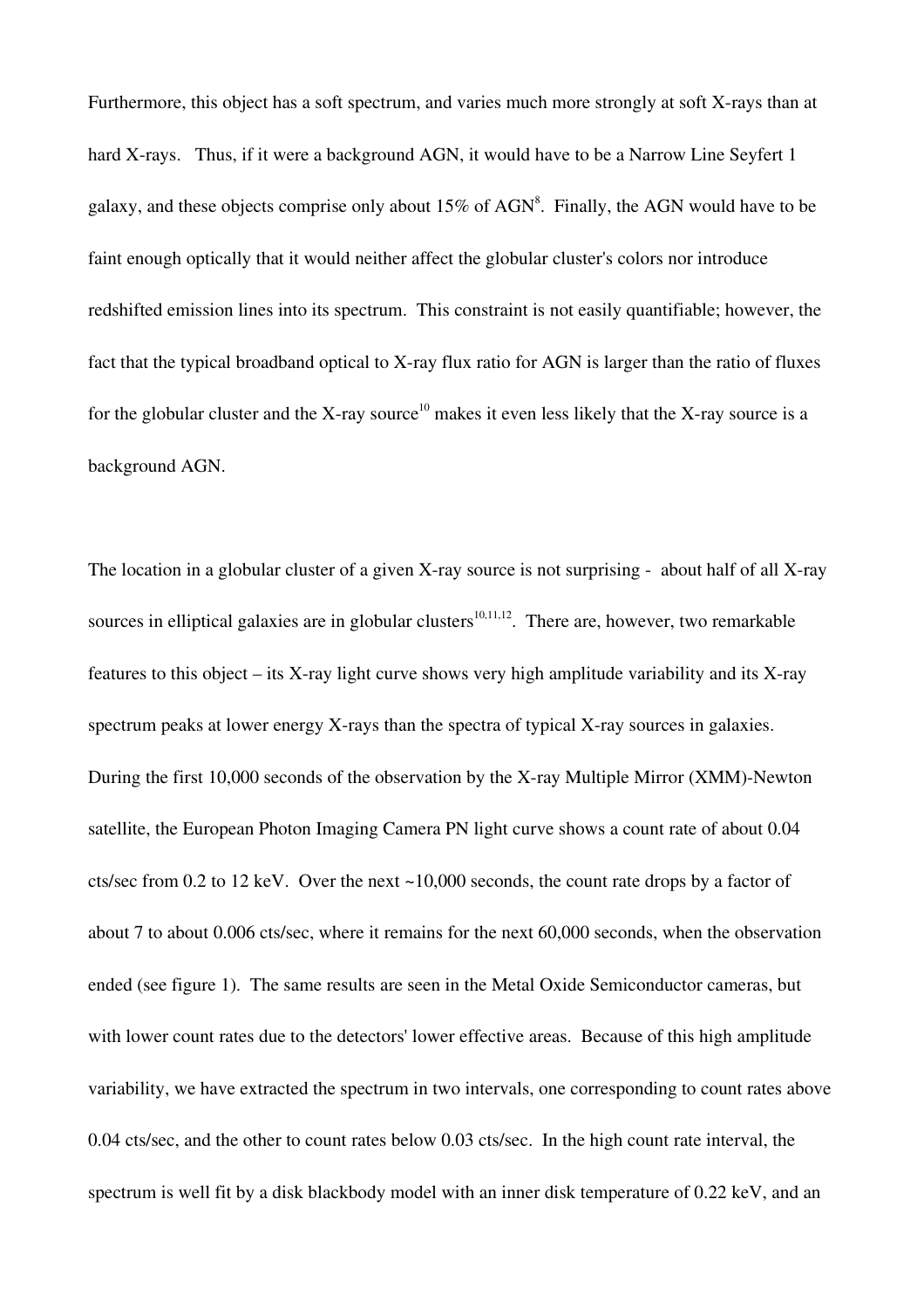inferred inner disk radius of about 4,400 km, and Galactic absorption of 1.67 x  $10^{20}$  H atoms/cm<sup>2</sup>. The spectrum of the low count rate interval is consistent with having the same underlying continuum model, but with an increased neutral hydrogen absorbing column density  $(N_H)$  of about  $3*10^{21}$  H atoms/cm<sup>2</sup>; the source varies by a factor of about 10 below 0.7 keV and is consistent with being constant above 0.7 keV. In each case, the underlying, unabsorbed luminosity is about  $4.5*10^{39}$  ergs/sec – the Eddington limit for accretion of hydrogen onto a 35 solar mass object, or heavier elements onto a 15 solar mass object. Similar spectral variability (i.e. variations consistent with changing absorbing column density) has been reported in the past in the stellar mass black hole candidate V404  $Cyg^{13}$ , although the changes in the absorption needed there were a few times larger than those reported here. The only other Galactic black hole X-ray binary which has spent a substantial amount of time above  $10^{39}$  ergs/sec is GRS 1915+105, which has a foreground N<sub>H</sub> of about  $5*10^{22}$  H atoms cm<sup>-2</sup> (ref 14), so we would not expect to be able to see N<sub>H</sub> variations in GRS 1915+105 which are as small as the ones we are reporting in the NGC 4472 source.

This large variability amplitude is obviously inconsistent with the idea that the X-ray emission in this source could come from a superposition of bright neutron stars – and in fact this variability is one of the only ways to prove an extragalactic globular cluster X-ray source is a black hole<sup>15</sup>. If the inner disk radius of the accretion disk around the X-ray source is 4,400 km, and this corresponds to the innermost stable circular orbit of a Schwarzschild black hole, then the black hole mass is at least about 400 solar masses, so it is plausible that this object is an accreting intermediate mass black hole. The key remaining issue is whether the best fitting inner disk radius really is the innermost stable circular orbit around the black hole.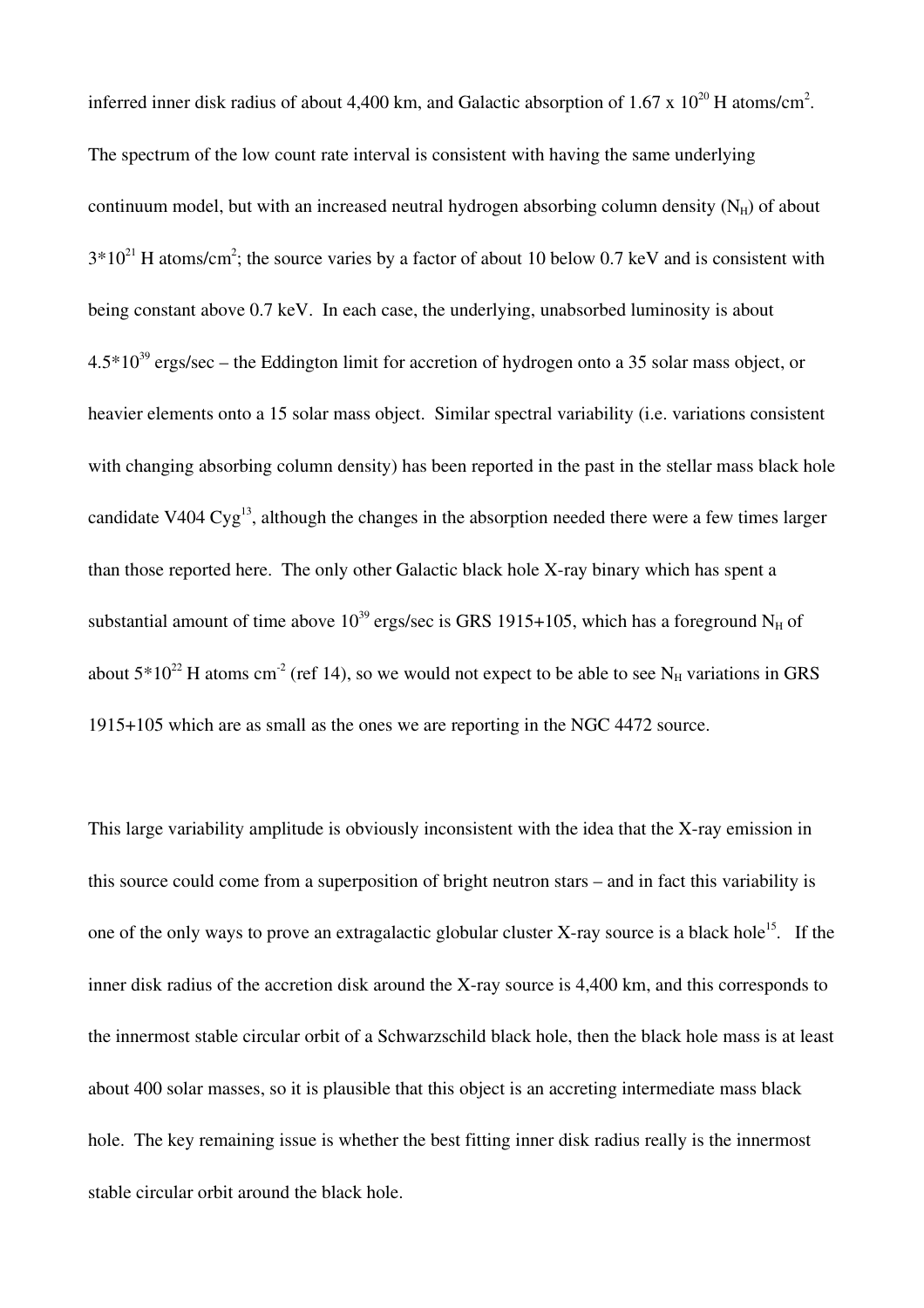Proposals exist for producing soft X-ray spectra at high luminosities from stellar-mass, rather than intermediate-mass, black holes. At very high accretion rates, slim discs (i.e. discs with scale heights of about 10% of their radii) should form<sup>16</sup> around black holes, and these should have very large, optically thick photospheres. The source spectrum we see is consistent with the emission expected from a 10 solar mass black hole accreting at a rate of about  $3*10<sup>-7</sup>$  solar masses per year in the context of such models<sup>17,18</sup>. The variability in the source discussed here is predominantly in the soft X-rays, in direct contrast to what was seen in the M101 source first suggested as an example of this mode of accretion<sup>17</sup> – in such outflow models, the variability should be due to changes in the size of the photosphere, not in the absorption column in front of it. On the other hand, since V404 Cyg did show a similar X-ray spectrum<sup>19</sup> and similar spectral variability<sup>13</sup>, and at a luminosity only slightly lower, it seems quite plausible that the object in NGC 4472 is a super-Eddington stellar mass black hole; perhaps the M101 source is at a lower inclination angle than V404 Cyg and the NGC 4472 black hole, so it is less obscured by the outflow generated through the super-Eddington accretion. Thus the case for an intermediate mass black hole in this cluster is inconclusive, in contrast to the strong case for a black hole of some mass rather than a neutron star.

It has also been suggested that it may be possible to exceed the Eddington limit by a large factor in slim disc models<sup>18</sup>. The luminosity may be Eddington limited at every radius of an accretion disk. The actual brightness will then be the Eddington limit times the logarithm of the ratio of the mass accretion rate to the Eddington mass accretion rate under the assumption of standard radiatively efficient accretion. The unabsorbed luminosity is then 20-26 times the Eddington rate for hydrogen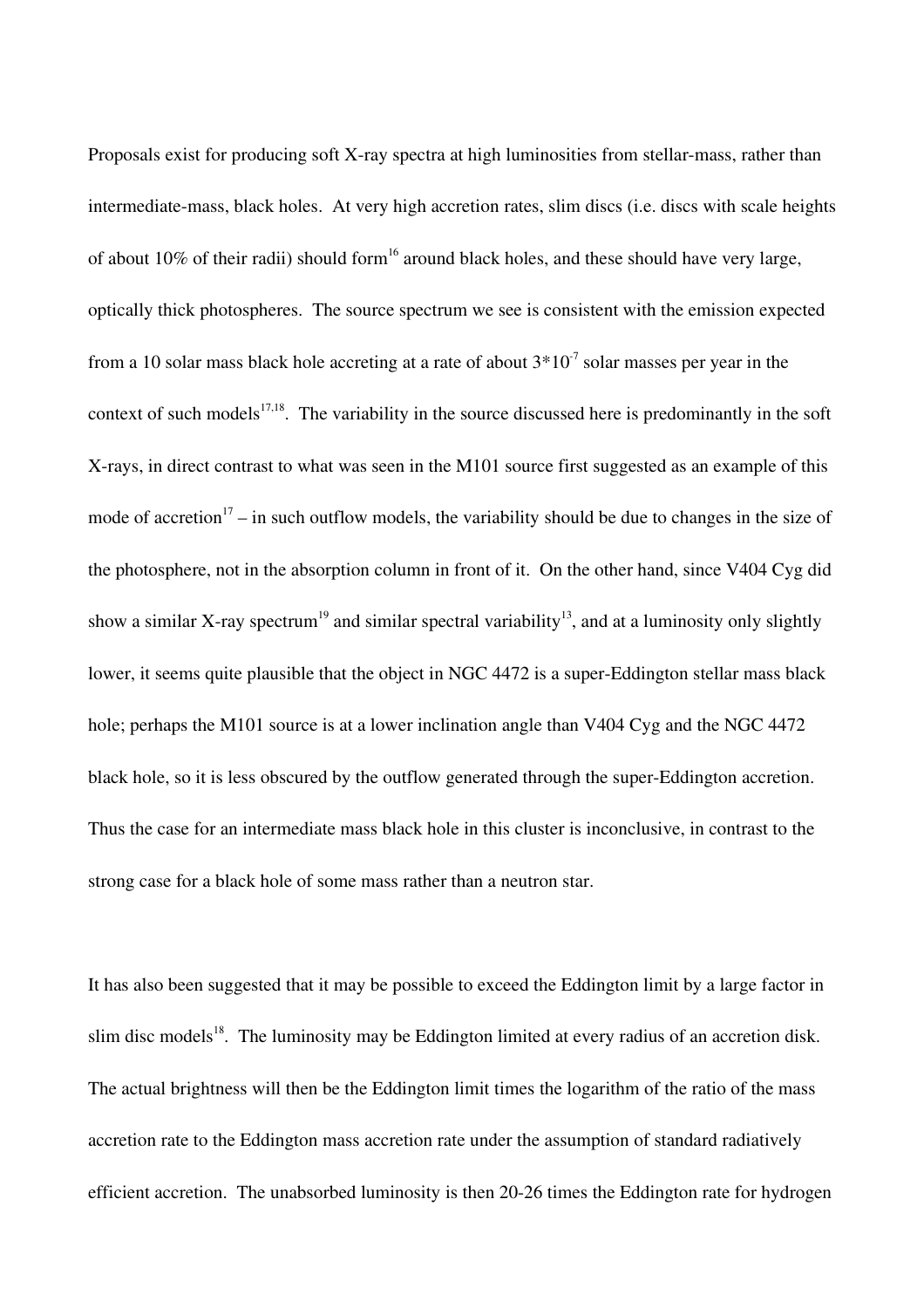accretion onto a 1.4 solar mass neutron star. This yields an outer disk mass accretion rate of at least 5 solar masses per year. Additionally, slim discs cannot exist around neutron stars, at least in the present models, since it will not be possible to advect trapped photons in the case of a neutron star accretor. Thus, even in the high accretion rate slim disc case, the identification of this source as one with a black hole accretor is secure. The other existing mechanism for making neutron stars accrete far above their Eddington limit is polar accretion in X-ray pulsars, such as SMC  $X-1$  which exceeds its Eddington limit by a factor of about 15(ref 20), but this works only in young stellar populations because magnetic fields in accreting objects decay over time. Therefore, it is highly unlikely an accretion-powered pulsar will be a globular cluster source.

This discovery allows us to place some limited constraints on models of formation and evolution of systems with accreting black holes in globular clusters. Since this object has been bright at least since the ROSAT observations in 1994<sup>6</sup>, and was detected in a Chandra observation and an XMM observation separated by about 3 years, it seems clear that the outburst duration is at least a decade (or that the source is persistent). In the context of models with stellar mass black hole accretors in globular clusters, this object is most likely in a system with a red giant donor star in a long (i.e. at least one month) orbital period<sup>21,22</sup>. It has been suggested that there should typically be a single stellar mass black hole in most globular clusters, and that most of these black holes should be in wide binaries, leading to low X-ray bright duty cycles<sup>15</sup>. At present, with only a single confirmed black hole in NGC 4472's  $\sim$ 6,000 globular clusters<sup>4</sup> we can estimate that the duty cycle of bright Xray emission must not be much less than 1/6,000, or 1/400 if one includes only the spectroscopically selected clusters. In either case, this is consistent with previous suggestions that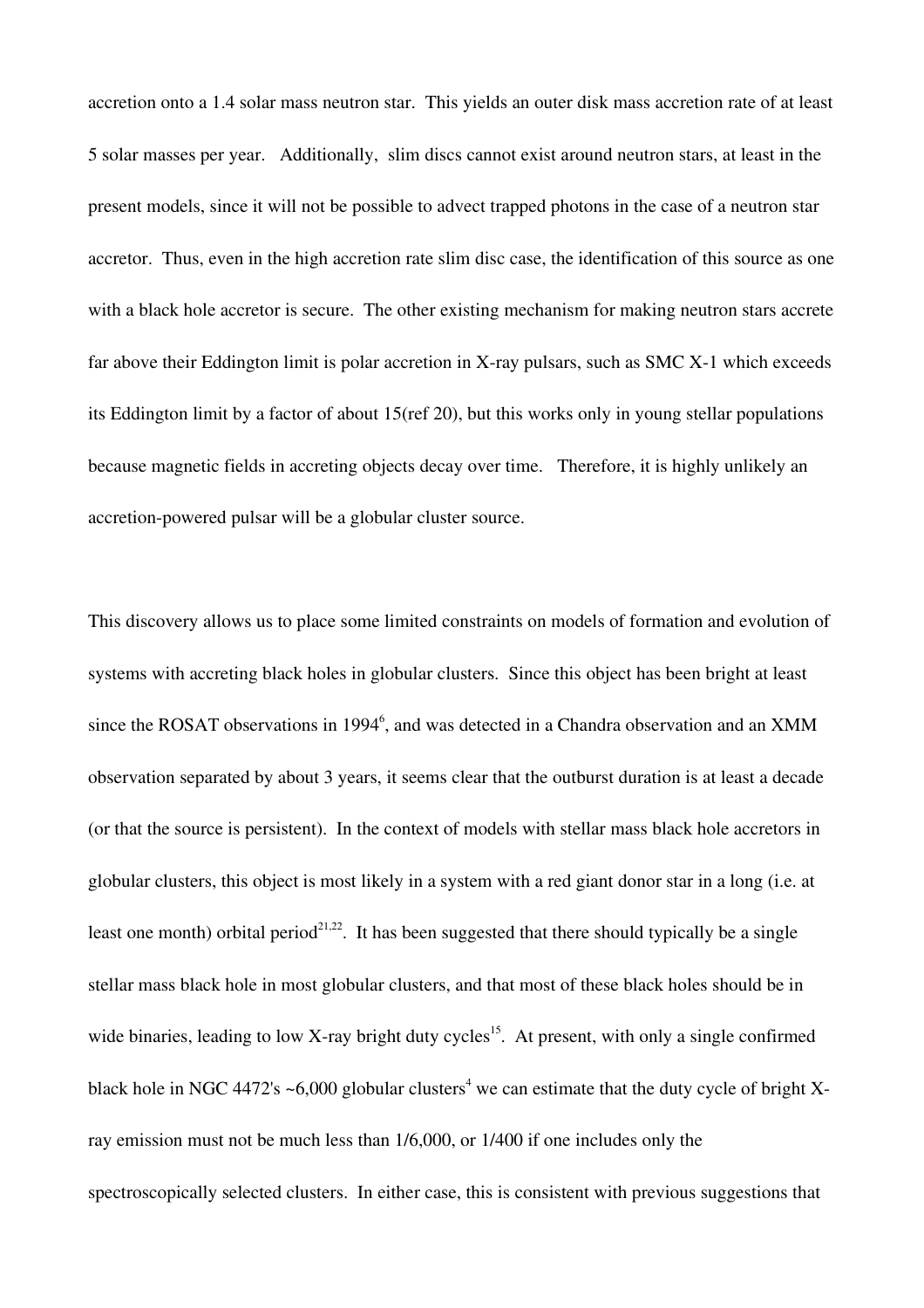the duty cycle as bright X-ray sources of these systems should be no more than about  $1/1,000$ . Attempts to understand the population synthesis and stellar evolution of accreting binaries with intermediate mass black holes have also been made<sup>23-26</sup>. The theoretical predictions both of the probabilities the black hole will capture a companion, and of the probability that a cluster will contain an intermediate mass black hole are highly uncertain. Therefore, it is difficult to place constraints on theory with only a single object which may or may not be of intermediate mass.

#### References:

- 1. Kulkarni S.R., Hut P., McMillan S., Stellar black holes in globular clusters, *Nature*, 364, 421 423 (1993).
- 2. Sigurdsson S., Hernquist L., Primordial black holes in globular clusters, *Nature*, 364, 423-425 (1993).
- 3. Miller M.C., Hamilton D.P., Production of intermediate-mass black holes in globular clusters, *Mon. Not. R. Astron. Soc.*, 330, 232-240 (2002).
- 4. Rhode K.L., Zepf S.E., The Globular Cluster System in the Outer Regions of NGC 4472, *Astron. J.*, **121**, 210-224 (2001).
- 5. Smits M., Maccarone T.J., Kundu A., Zepf S.E., The globular cluster mass/low mass X-ray binary correlation:implications for kick velocity distributions from supernovae, 2006, *Astron. Astrophys.*, 458, 477-484 (2006).
- 6. Colbert E.J.M., Ptak A.F., A Catalog of Candidate Intermediate-Luminosity X-Ray Objects, *Astrophys. J. Suppl.*, **143**, 25-45 (2002).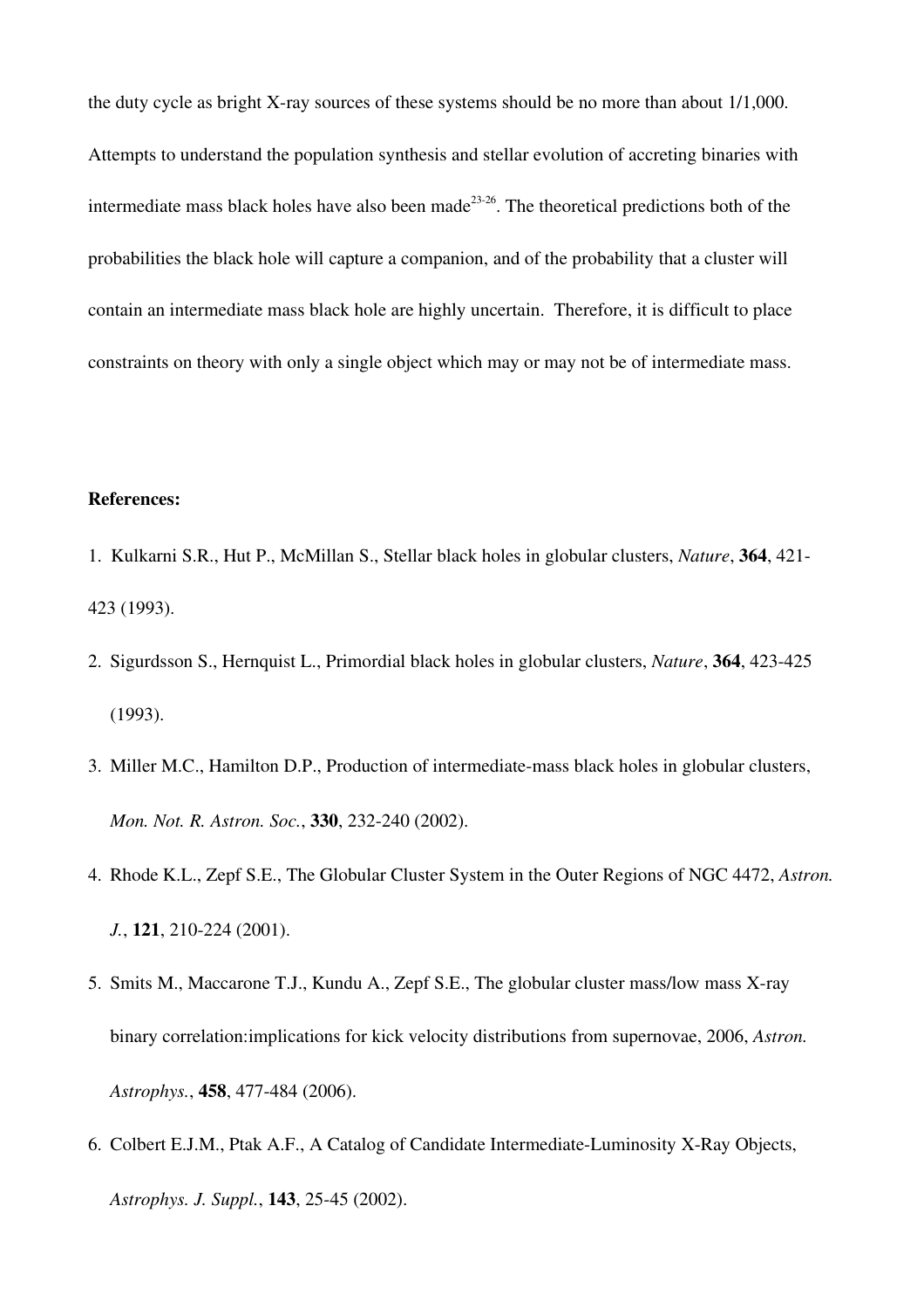- 7. Mushotzky R.F., Cowie L. L., Barger A. J., Arnaud, K. A., Resolving the extragalactic hard Xray background, *Nature*, **404**, 459-464 (2000).
- 8. Williams R.J., Pogge R.W., Mathur S., Narrow-line Seyfert 1 Galaxies from the Sloan Digital Sky Survey Early Data Release, *Astron. J.*, **124**, 3042-3049 (2002).
- 9. Maccacaro T., Gioia I.M., Wolter A., Zamorani G., Stocke J.T., The X-ray spectra of the extragalactic sources in the Einstein extended medium sensitivity survey, *Astrophys. J.*, 326, 680690 (1988).
- 10.Angelini L., Loewenstein M., Mushotzky R.F., The X-Ray Globular Cluster Population in NGC 1399, *Astrophys J*, 557, L35L38 (2001).
- 11. Kundu A., Maccarone T.J., Zepf S.E., The Low-Mass X-Ray Binary-Globular Cluster Connection in NGC 4472, *Astrophys J.*, **574**, L5-L9 (2002).
- 12. Maccarone T.J., Kundu A., Zepf S.E., The Low-Mass X-Ray Binary-Globular Cluster Connection. II. NGC 4472 X-Ray Source Properties and Source Catalogs, *Astrophys. J.*, 586, 814825 (2003).
- 13.Oosterbroek T. et al., Spectral and timing behaviour of GS 2023+338, *Astron. Astrophys.*, 321, 776790 (1997).
- 14.Lee J.C., Reynolds C.S., Remillard R., Schulz N.S., Blackman E.G., Fabian A.C., High-Resolution Chandra HETGS and Rossi X-Ray Timing Explorer Observations of GRS 1915+105: A Hot Disk Atmosphere and Cold Gas Enriched in Iron and Silicon, *Astrophys. J.*, 567, 1102 1111 (2002).
- 15.Kalogera V., King A.R., & Rasio F.A., Could Black Hole X-Ray Binaries Be Detected in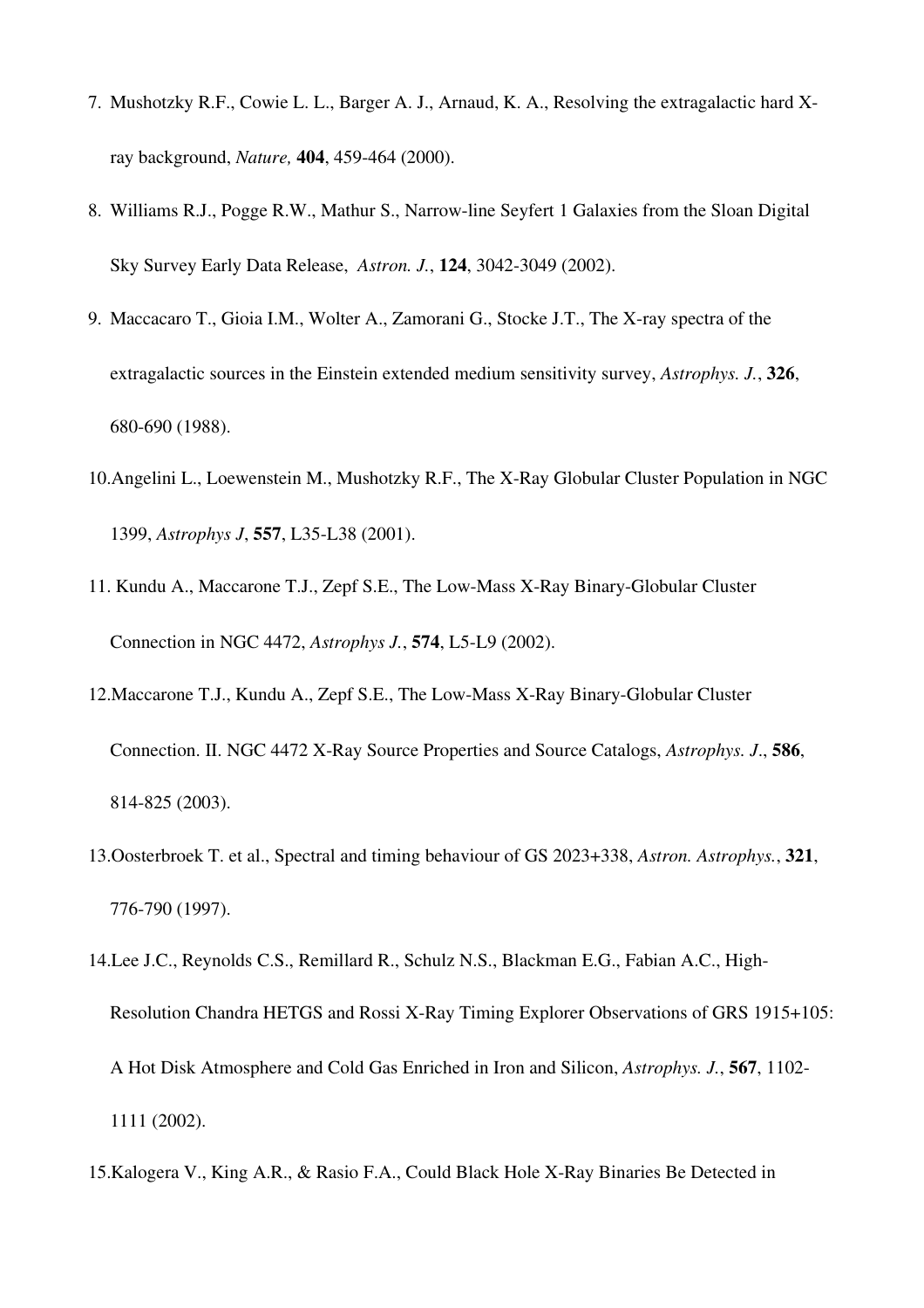Globular Clusters?, *Astrophys. J.*, 601, L171-L174 (2004).

- 16. Abramowicz M.A., Czerny B., Lasota J.P., Szuszkiewicz E., Slim accretion discs*, Astrophys. J.*, 332, 646-658 (1988).
- 17.Mukai K., Pence W.D., Snowden S.L., Kuntz K.D., Chandra Observation of Luminous and Ultraluminous X-Ray Binaries in M101, *Astrophys. J.*, **582**, 184-189 (2003).
- 18. King A.R., Pounds K.A., Black hole winds, *Mon. Not. R. Astron.* Soc., 345, 657-659 (2003).
- 19. Zycki P., Done C., Smith D.A., The 1989 May outburst of the soft X-ray transient GS 2023+338 (V404 Cyg), *Mon. Not. R. Astron. Soc.*, 309, 561-575 (1999).
- 20.Liu Q.Z., van Paradijs J., van den Heuvel E.P.J., A catalogue of high mass X-ray binaries, *Astron. Astrophys. Suppl.,* **147**, 25-49 (2000).
- 21.Truss M., Done C., The decline and fall of GRS 1915+105: the end is nigh?, *Mon. Not. R.* Astron. Soc., 368, L25-L29 (2006).
- 22.Portegies Zwart S.F., Dewi J., Maccarone T., Intermediate mass black holes in accreting binaries: formation, evolution and observational appearance, *Mon. Not. R. Astron. Soc.*, 355, 413423 (2004).
- 23.Blecha L., Ivanova N., Kalogera V., Belczynski K. Fregeau J., Rasio F., Close Binary Interactions of Intermediate-Mass Black Holes: Possible Ultraluminous X-Ray Sources?, *Astrophys. J.*, **642**, 427-437 (2006).
- 24. Hopman C., Portegies Zwart S., Alexander T., Ultraluminous X-Ray Sources as Intermediate-Mass Black Holes Fed by Tidally Captured Stars, Astrophys. J., 604, L101-L104 (2004)
- 25.Madhusudhan N., Justham S., Nelson L., Paxton B., Pfahl E., Podsiadlowski P., Rappaport S.,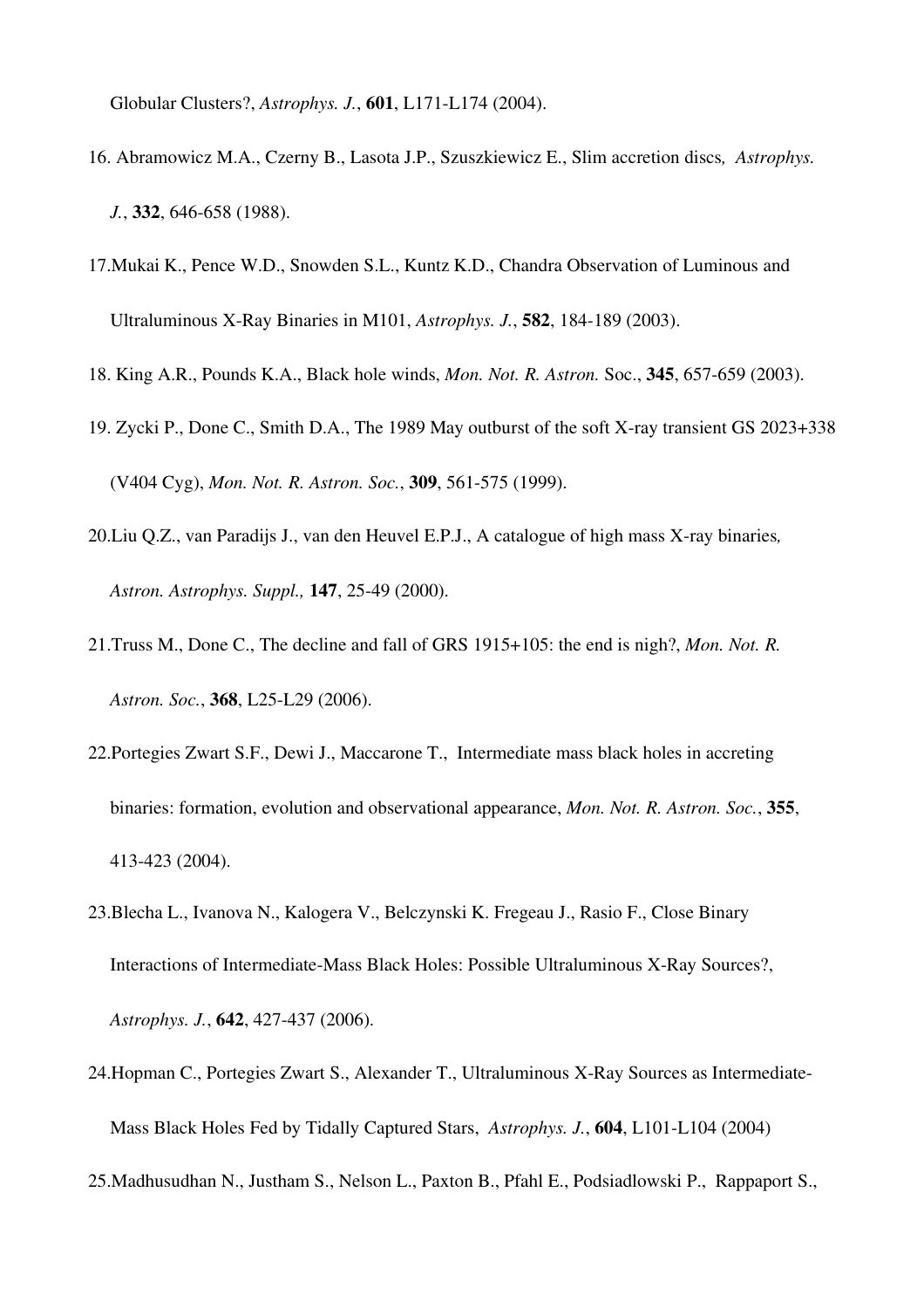Models of Ultraluminous X-Ray Sources with Intermediate-Mass Black Holes, Astrophys. J., 640, 918-922 (2006).

26. Patruno A., Colpi M., Faulkner A., Possenti A., Radio pulsars around intermediate-mass black holes in superstellar clusters, *Mon. Not. R. Astron. Soc.*, 364, 344-352 (2005).

## Acknowledgements

We wish to thank Elmar Koerding, Tom Dwelly, Sebastian Jester, John Salzer and Gilles Bergond for useful comunications.

#### Author information

Reprints and permissions information is available at npg.nature.com/reprintsandpermissions. The authors declare no competing financial interests. Correspondence and requests for materials should be addressed to TJM at tjm@phys.soton.ac.uk.

## Figure legend:

Figure 1. The X-ray light curve of the globular cluster black hole candidate in NGC 4472, from the EPIC-PN detector. Count rate from  $0.2$ -12 keV is plotted versus time since the start of the observation. The error bars are  $1\sigma$  uncertainties. The data in the light curve come from an XMM-Newton observation of NGC 4472 which lasted about 100,000 seconds and took place on 1 January 2003. We have used the standard procedures for cleaning the XMM data to remove high background intervals (yielding about 80,000 seconds of good time) and to extract source spectra and light curves.